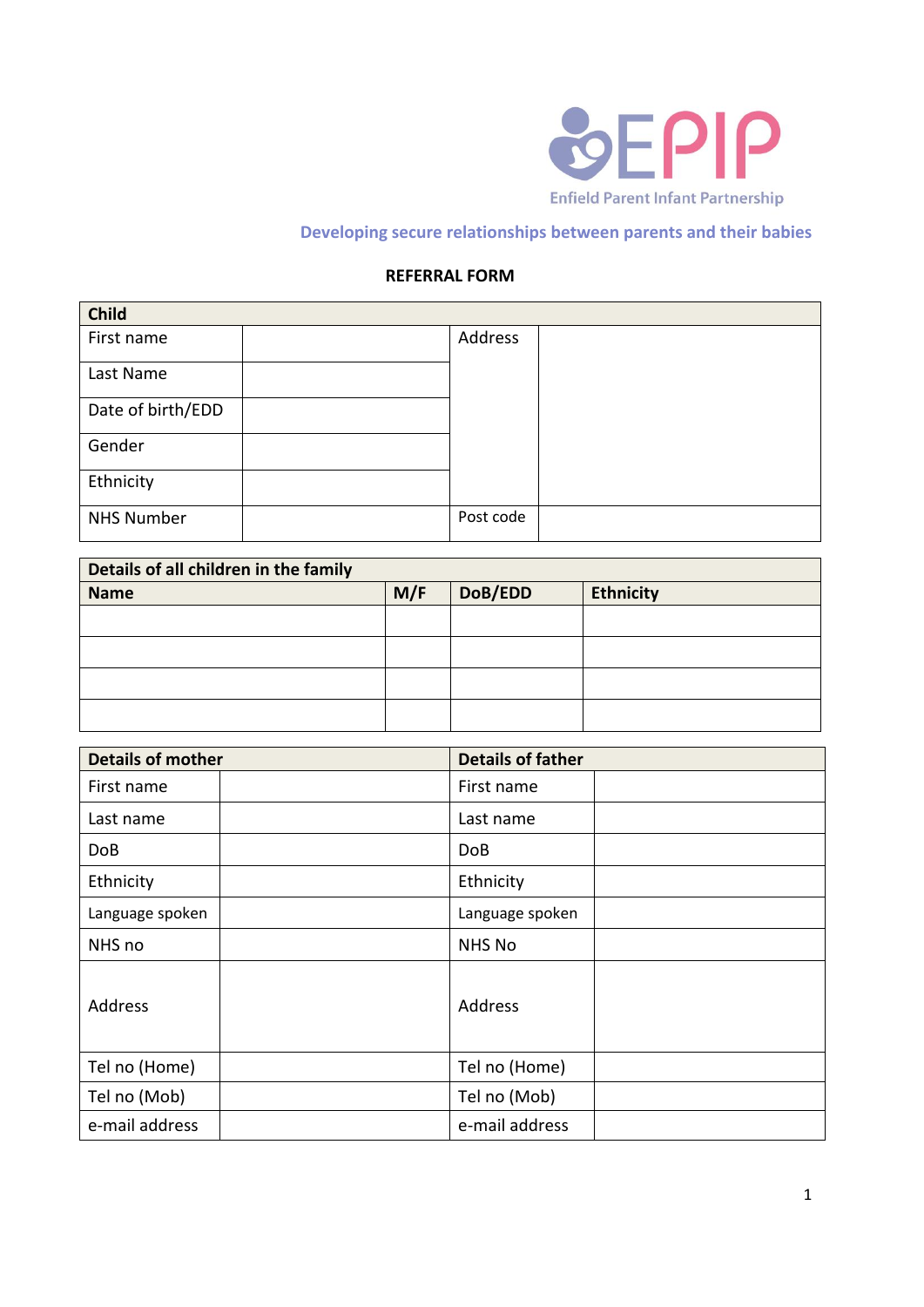## **Reason for referral – please give a description of the problem**

**EPIP aims to support the relationship between caregiver(s) and baby or toddler when this is likely to become or be put under stress. The age range for referral is from bump to 18 months.** 

*We do not accept referrals where there are planned or ongoing child protection proceedings, including multi-agency assessments, until these have been resolved. If a caregiver has mental health difficulties, we would expect support to already be in place from adult services. Please give as much information as possible and feel free to either write a separate supporting letter or telephone us as well.* 

**During sessions, video may be taken as part of the work. This provides useful feedback to support parents in understanding what happens between them and their small child. We sometimes use video as it is the best way of looking at and assessing what goes on in everyday play and interaction in order to highlight different aspects of parenting.** *If you can, please explain this to the parent (s). This does not imply that they have given permission in advance.* **We will ask parents to sign a form to give permission before any filming takes place, and they have the choice as to whether or not they wish to do this. This video will remain confidential and a copy may be able to be given to the parents to keep.**

| <b>Other Agencies Involved</b> |             |        |                |
|--------------------------------|-------------|--------|----------------|
| <b>Agency</b>                  | <b>Name</b> | Tel no | <b>Address</b> |
| GP                             |             |        |                |
| Health                         |             |        |                |
| Visitor                        |             |        |                |
|                                |             |        |                |
|                                |             |        |                |
|                                |             |        |                |
|                                |             |        |                |

## **Please tick any of the following stresses that may affect this parent child relationship**

| <b>Biological vulnerability in the Infant</b>                     |  |  |
|-------------------------------------------------------------------|--|--|
| Mother substance abused / on methadone during pregnancy.          |  |  |
| Very low birth weight / extremely premature.                      |  |  |
| Failure to thrive / feeding difficulties / malnutrition.          |  |  |
| Mother drank alcohol during pregnancy.                            |  |  |
| Congenital abnormalities / illness / serious developmental delay. |  |  |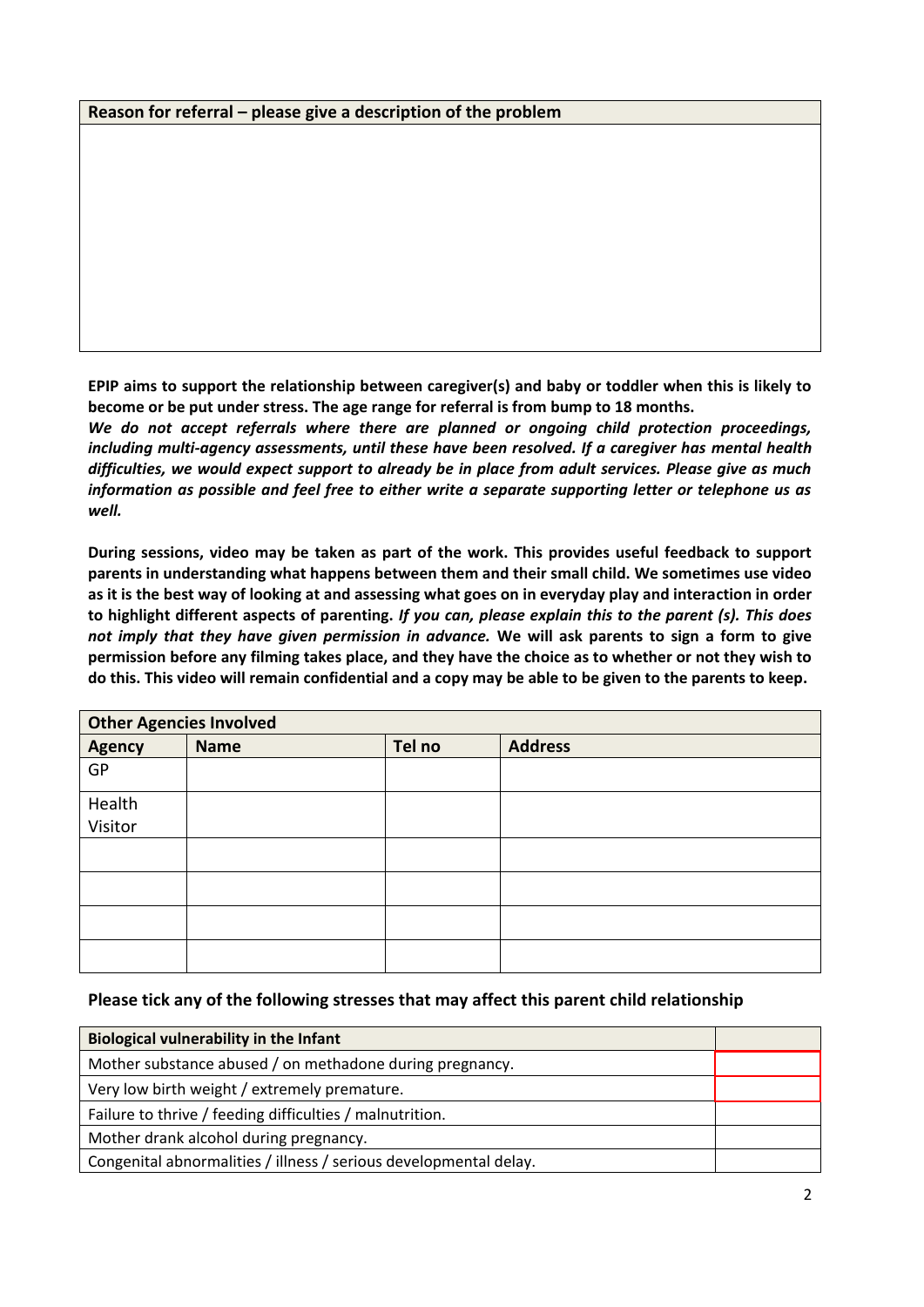| Very difficult temperament / extreme crying.                               |  |
|----------------------------------------------------------------------------|--|
| Very lethargic / non-responsive.                                           |  |
| Resists holding / hypersensitive to touch.                                 |  |
| Chronic maternal anxiety / stress during pregnancy.                        |  |
| Mother smoked during pregnancy.                                            |  |
| Regulatory / sensory integration disorder                                  |  |
| <b>Parental History and Current Functioning</b>                            |  |
| Mental Illness, including depression.                                      |  |
| Serious medical condition/ physical disability.                            |  |
| Own mother mentally ill/ Substance abused.                                 |  |
| Alcohol and / or drug abuse (Current/Past).                                |  |
| History of Physical or Sexual abuse, Witnessing violence, neglect or loss. |  |
| Absent parent or step parent in family (i.e. non- biologically related).   |  |
| Parents seem incoherent or confused.                                       |  |
| Parent was in care (looked after) / adopted.                               |  |
| Learning disability / low educational achievement.                         |  |
| Criminal or young offender's record / been imprisoned.                     |  |
| Previous child has been in foster care or adopted.                         |  |
| Mother has experienced the death of a child.                               |  |
| Previous child has behaviour problems.                                     |  |
| Presence of an acute family crisis.                                        |  |
| <b>Interactional or Parenting Variables</b>                                |  |
| Lack of sensitivity to infant's cries or signals.                          |  |
| Lack of consistent caregiver for infant.                                   |  |
| Physically punitive towards child.                                         |  |
| Lack of vocalisation to infant, few 'conversations'.                       |  |
| Lack of eye-to-eye contact.                                                |  |
| Negative attributions made towards child, even if 'jokey'.                 |  |
| Lack of preparation during pregnancy.                                      |  |
| Lacks knowledge of parenting and child development.                        |  |
| Infant has poor care (e.g. dirty and unkempt), physical neglect.           |  |
| Does not anticipate or encourage child's development.                      |  |
| Quality of partner relationship; may be undermined or unsupported.         |  |
| Infant a victim of maltreatment, emotional abuse or neglect.               |  |
| Any violence reported in the family, especially if witnessed by child.     |  |
| Negative affect /verbal abuse openly shown towards child.                  |  |
| <b>Socio-demographic Factors:</b>                                          |  |
| Chronic unemployment.                                                      |  |
| Inadequate income / housing / hygiene.                                     |  |
| Overcrowding in household.                                                 |  |
| Single teenage mother without family support.                              |  |
| Poor quality / more than 20 hours per week day-care.                       |  |
| Severe family dysfunction, current and in background.                      |  |
| Lack of support / isolation.                                               |  |
| Recent life stress (e.g. bereavement, racism, job loss, immigration).      |  |